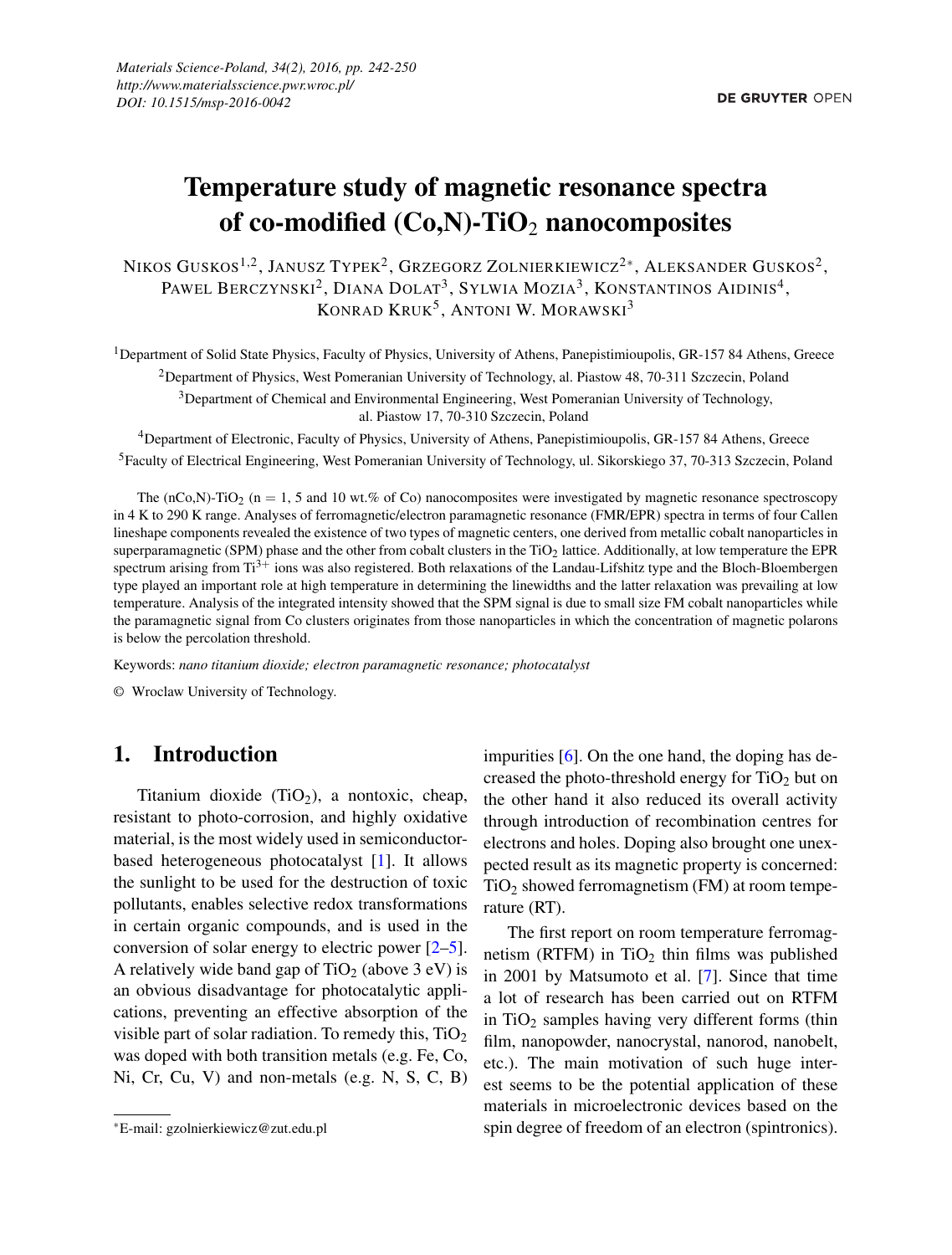Earlier theoretical works by Dietl et al. [8] indicated that the introduction of Mn into GaN, GaP as well as ZnO and other oxide materials could produce RTFM. The proposed model, called the Free Carrier Mediated Exchange Model, explained the FM by the exchange interaction between carriers and the localized spins, i.e. the magnetic property was mediated by the charge carriers of the materials. As this particular model can be applied only to materials having high hole concentration, it is not suitable for low carrier concentration materials, like  $TiO<sub>2</sub>$ . The double exchange mechanism, modelled by Sato et al. [9], is more suitable in that case. According to this model the magnetic ions in different charge states couple with each other by virtual hopping of an extra electron from one ion to the other. As a result, the 3d electron in the partially occupied 3d orbital of the metal ion is allowed to hop to the 3d orbital of the neighbouring metal ion, provided that they have parallel magnetic moments. In a similar model proposed by Coey et al. [10] the FM exchange is mediated by shallow donor electrons that form bound magnetic polarons (BMP), which in turn overlap to create a spin split impurity band. BMP can be formed by an electron trapped in oxygen vacancy and by neighbouring magnetic doped ions. Magnetic ions in different charge states are coupled by virtual hopping of the 'extra' electron from one ion to the other. Since that time many papers have been devoted to the subject of the so-called Diluted Magnetic Semiconductors (DMS) in which non-magnetic semiconductors are doped with magnetic atoms [11]. Typical DMS oxides are:  $ZnO$ ,  $In_2O_3$ ,  $TiO_2$ ,  $SnO_2$ ,  $CuO$ and  $HfO<sub>2</sub>$  [12]. The issue of DMS still remains a highly controversial one. Numerous reports have ascribed the observed RTFM to extrinsic causes (e.g. native or dopant-introduced defects, formation of FM secondary phases, metallic clusters), while a large number of others attributed RTFM to intrinsic causes (e.g. mediated by carriers or intentional defects inside the host semiconductor). Thus, the observed RTFM phenomenon in insulating samples is still a challenge, both for experimentalists and materials science theorists.

This question of intrinsic or extrinsic origin of RTFM is especially difficult to answer in case of magnetic dopants like Ni, Fe, and Co, which are FM in nature. As a matter of fact RTFM may originate from both types of causes in  $Co(TiO<sub>2</sub>)$  system. Whether an intrinsic or extrinsic cause is realized in a particular sample depends on many factors. To name a few more important: the type of crystal structure of  $TiO<sub>2</sub>$  (rutile or anatase), the presence or lack of anatase-rutile junction, the concentration of oxygen vacancies, the growth temperature of  $TiO<sub>2</sub>$ , the temperature and atmosphere (oxygen, vacuum) of annealing, the content and distribution of Co dopant, the presence of secondary phases, the sizes of nanoparticles. Extrinsic origin of RTFM (metallic clusters) can be identified from magnetic measurements by calculation of the magnetic moment per single Co atom (from the saturation magnetization derived from hysteresis loop) or by observation of the temperature dependence of magnetization in zero field cooling (ZFC) and field cooling (FC) modes. For metallic Co clusters the magnetic moment per single Co atom should be similar to what is obtained for pure bulk Co metal (1.7  $\mu_B/Co$ ). On the other hand, for  $Co^{2+}$ in octahedral complexes, experimentally observed magnetic moments are in 4 to 5  $\mu$ <sub>B</sub>/Co range. If a Co metal cluster can be treated as a magnetic nanoparticle suspended in  $TiO<sub>2</sub>$  matrix, superparamagnetic (SPM) behavior is expected and can be registered in temperature dependence of magnetization in ZFC mode as magnetization maximum at the so-called blocking temperature  $T_B$ . The intrinsic mechanism of RTFM, mostly of the BMP type, was preferred in case of Co:TiO<sub>2</sub> thin films  $[13–16]$ and nanoparticles [17–19]. On the other hand, the extrinsic origin (mostly metallic Co clusters) was blamed for RTFM in thin films of Co:TiO<sub>2</sub>  $[20-22]$ and nanoparticles [23, 24].

Electron paramagnetic resonance/ferromagnetic resonance (EPR/FMR) is another spectroscopic method to study local magnetic properties of paramagnetic/ferromagnetic substances. Huang et al. [25] studied EPR spectra at RT of  $Co:TiO<sub>2</sub>$  nanotubes and recorded a not so broad (peak-to-peak linewidth ∼400 G) EPR line centered at  $g = 2.19$  and attributed it to high spin  $Co<sup>2+</sup>$  ions in an octahedral environment.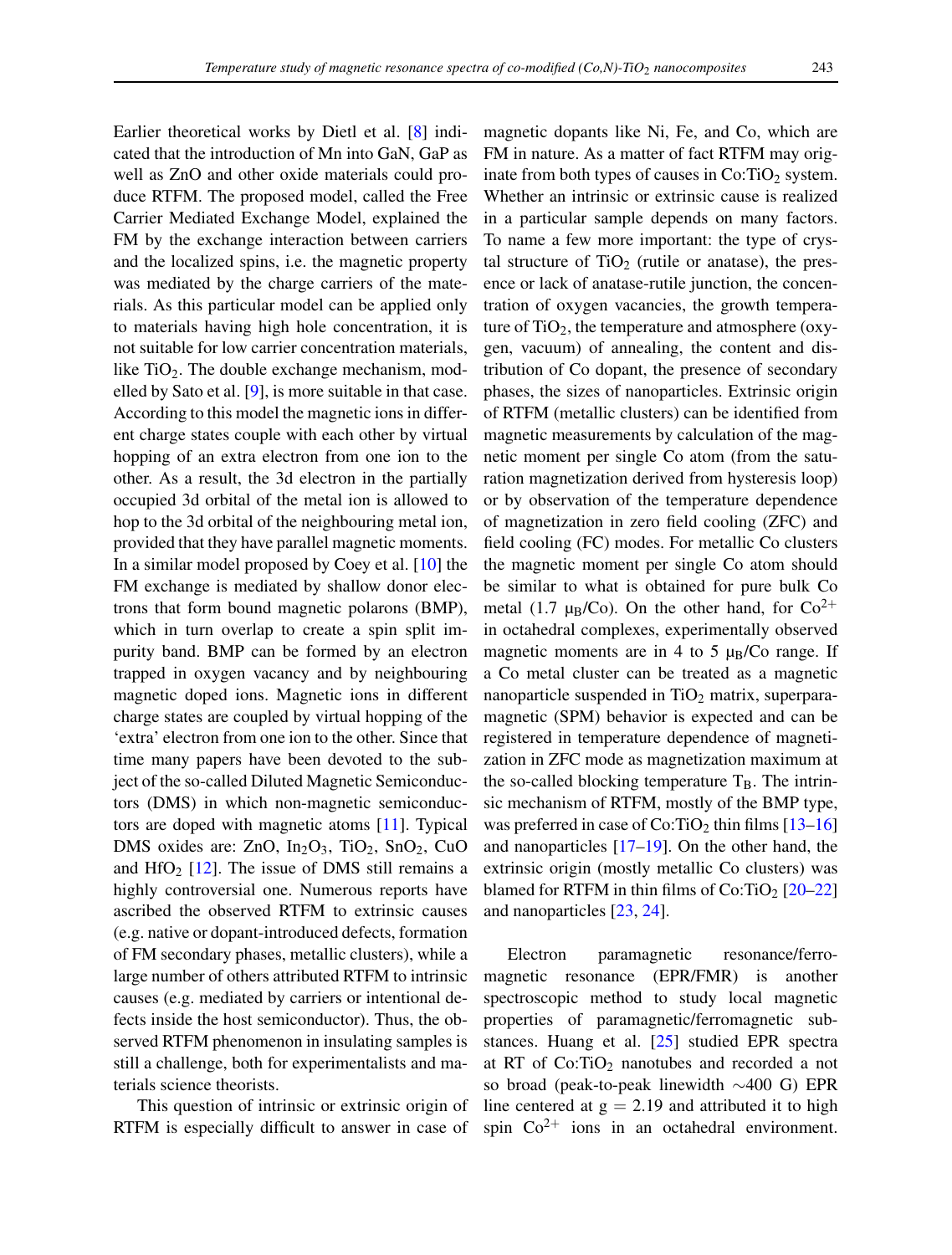They concluded that the Co atoms should occupy Ti sites in  $TiO_6$  octahedra in the layers of titanate nanotubes, giving spectroscopic evidence for the substitution of  $\text{Co}^{2+}$  for Ti<sup>4+</sup> [25]. From additional magnetization study they deduced that RTFM arises from the exchange interaction between  $Co<sup>2+</sup>$  mediated by oxygen vacancies, and not from Co nanoclusters. Sadanandam et al. [26] also studied the Co doped  $TiO<sub>2</sub>$  photocatalysts by EPR spectroscopy at RT. They obtained a strong EPR signal, which is normally the result of high spin  $Co<sup>2+</sup>$  ions on TiO<sub>2</sub> surface. Magnetic resonance study at RT of three  $(nCo,N)$ -TiO<sub>2</sub>  $(n = 1, 5, ...)$ 10 wt.% of Co) nanopowder samples was also carried out in our group: Guskos et al. [27] found that the observed spectrum arises from two types of strongly correlated spin systems, thus, the spectrum should be treated as FMR spectrum. In one spin system the magnetic anisotropy has not varied with Co concentration, in the other system the anisotropy has decreased with Co concentration.

In this report, a study of the magnetic resonance spectra of three co-modified (nCo,N)-TiO<sub>2</sub> (n = 1, 5, 10 wt.% of Co) nanopowders in the 4 K to 290 K temperature range is presented. The FMR spectra will be analyzed in terms of Callen-type components and the temperature dependence of spectral parameters of these components (amplitude, resonance field, two types of linewidths, integrated intensity) will be investigated. The obtained results of the spectroscopic characteristics of  $(nCo,N)$ -TiO<sub>2</sub> will be compared with earlier magnetization investigations of the same samples and with previously studied (nFe,N)-TiO<sub>2</sub> (n = 1, 5, 10 wt.% of Fe) nanocomposites.

### 2. Experimental

The method of sample preparation and detailed characterization of three (nCo,N)-TiO<sub>2</sub> (n = 1, 5, 10 wt.% of Co) nanocomposites were presented in the literature [28]. Water suspension of an industrial grade amorphous titanium dioxide  $(TiO<sub>2</sub>/A,$ containing amorphous as well as anatase and rutile phases at the ratio of 61.5:35:3.5) obtained from the sulphate technology supplied by Chemical Factory Police Inc., Poland, was used as a starting material. TiO<sub>2</sub>/A was introduced into a beaker containing an aqueous solution of  $Co(NO<sub>3</sub>)<sub>2</sub>·H<sub>2</sub>O$  and stirred for 48 h. After water evaporation, the samples were dried at 80 °C for 24 h in oven. Subsequently, the materials were calcined for 4 h at 800 °C in an NH<sub>3</sub> flow. According to the XRD measurements, the  $(nCo,N)$ -TiO<sub>2</sub> photocatalysts consisted of two phases: rutile  $TiO<sub>2</sub>$  and ternary oxide, namely CoTiO<sub>3</sub> [27]. A small amount of metallic Co residues was also observed [27]. The three investigated samples have been designated as 1Co,N-TiO<sub>2</sub>, 5Co,N-TiO<sub>2</sub> and 10Co,N-TiO<sub>2</sub>. Magnetic resonance spectra were obtained on a conventional EPR X-band ( $v = 9.4$  GHz) Bruker E 500 spectrometer with 100 kHz magnetic field modulation. The measurements were performed in the 4 K to 290 K temperature range using an Oxford helium flow cryostat.

### 3. Results and discussion

Fig. 1 presents magnetic resonance spectra of the three investigated co-modified  $(nCo,N)$ -TiO<sub>2</sub> nanocomposites registered at different temperatures. The single, broad, intense and asymmetrical line visible in all samples, is clearly recognizable. Such spectrum is typical of the previously registered ones from strongly correlated spin system of agglomerated nanoparticles [29–32]. Additionally, EPR signal (a narrow line at the magnetic field corresponding to g-factor ∼2) attributed to isolated trivalent titanium ions was identified at low temperatures. In sample  $1Co,N-TiO<sub>2</sub>$  this EPR signal was over one order of magnitude stronger than in the  $5Co$ , N-TiO<sub>2</sub> and  $10Co$ , N-TiO<sub>2</sub>. It has been suggested that this EPR spectrum arises from trivalent titanium ions located at orthorhombic symmetry sites near the surface [33–35]. The g-factors and linewidths have very similar values for all three investigated samples ( $g_1 = 1.948(1)$ ,  $g_2 = 1.959(3)$ ) and  $g_3 = 1.949(3)$ , similar to ones reported in the literature [36].

The FMR spectra for all  $(nCo,N)$ -TiO<sub>2</sub> nanocomposites could be very well fitted by using four lines described by the Callen function (Fig. 2).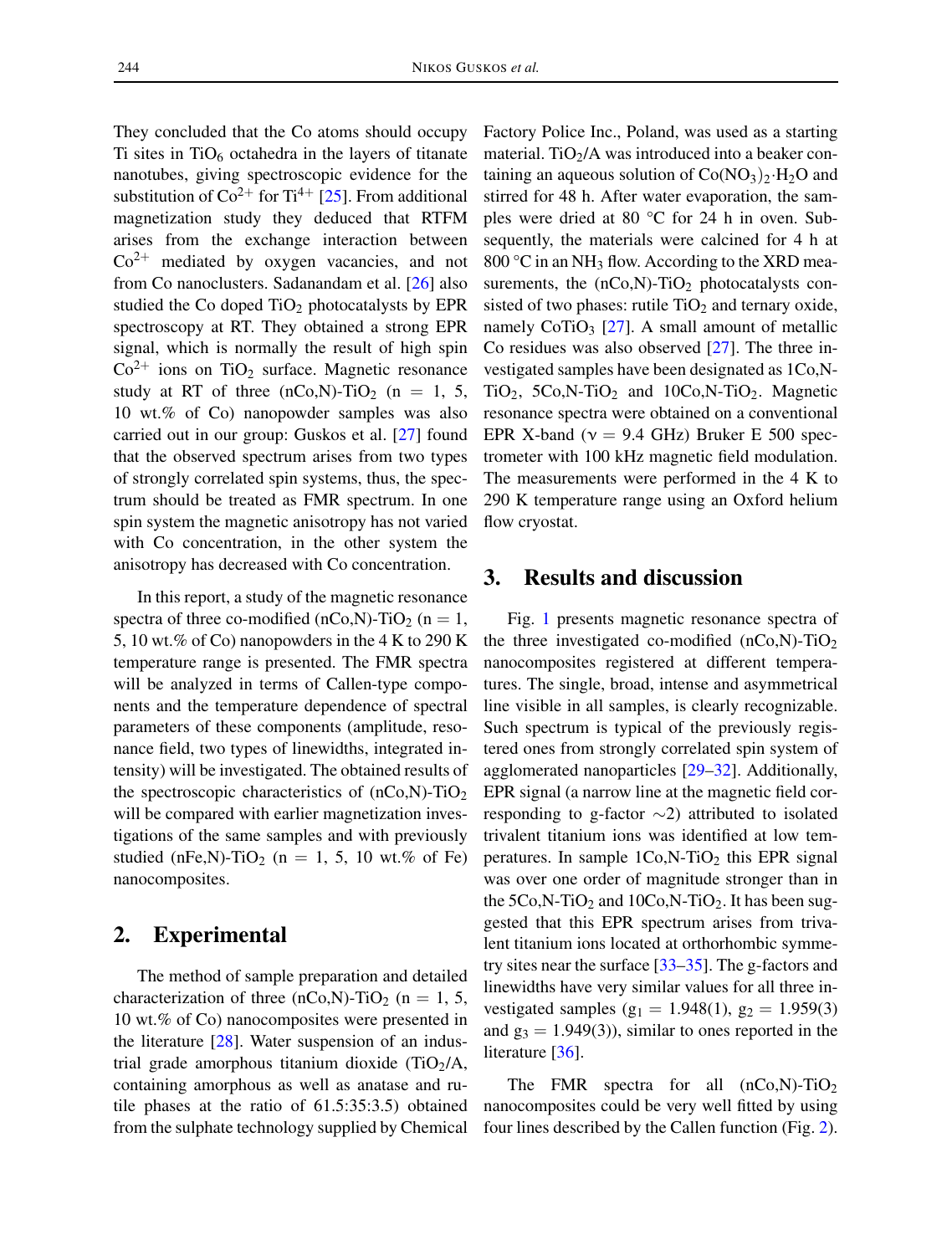

Fig. 1. The FMR/EPR spectra of (a)  $1Co,N-TiO<sub>2</sub>$ , (b)  $5Co, N-TiO<sub>2</sub>$ , and (c)  $10Co, N-TiO<sub>2</sub>$  nanocomposites at different temperatures. Right panels present spectra in the low temperature range  $(T < 70 K)$ , left panels in the high temperature range  $(T > 70$  K).

Attempts to fit the observed spectra with a smaller number of components (two or three) or by using other lineshape functions (Lorentz, Gauss, Gilbert, Landau-Lifshitz) were totally unsatisfactory. The following equation of the Callen function was used (it is appropriate in case of the linear polarization of the microwave field) [37, 38]:

$$
I(H) \propto \left\{ H_0^2 \left[ \left( H_0^2 + \Delta_B^2 \right) \left( H^2 \Delta_B + 2H_0 \left| H \right| \delta_B \right) \right] \right\}
$$
  
+ 
$$
H_0^2 \left( H_0^2 + \delta_B^2 \right) \Delta_B \right\} / \left\{ \left[ \left( H - H_0 \right)^2 H_0^2 \right] + \left( |H| \Delta_B + H_0 \delta_B \right)^2 \right] \left[ \left( H + H_0 \right)^2 H_0^2 \right] + \left( |H| \Delta_B + H_0 \delta_B \right)^2 \right] \right\}
$$

where H<sub>0</sub> is the intrinsic resonance field,  $\Delta_B$  is the linewidth connected with relaxation of the Landau-Lifshitz (LL) type, and  $\delta_B$  is the linewidth connected with the Bloch-Bloembergen (BB) relaxation. Under certain circumstances the LL relaxation can be identified with the longitudinal (spinlattice) and the BB type with the transverse (spinspin) relaxations. The results of fittings for the three studied nanocomposites are presented in Fig. 2 by solid lines. In Fig. 3, as an example, four Callen components found by fitting the experimental spectrum of  $10Co$ , N-TiO<sub>2</sub> sample at T = 90 K, are presented.



Fig. 2. Experimental (open squares) and fitted (solid lines) magnetic resonance spectra of (a) 1Co,N-TiO<sub>2</sub>, (b) 5Co,N-TiO<sub>2</sub>, and (c) 10Co,N-TiO<sub>2</sub> nanocomposites at 90 K.

Fig. 4 to Fig. 6 present the temperature dependences of all FMR parameters appearing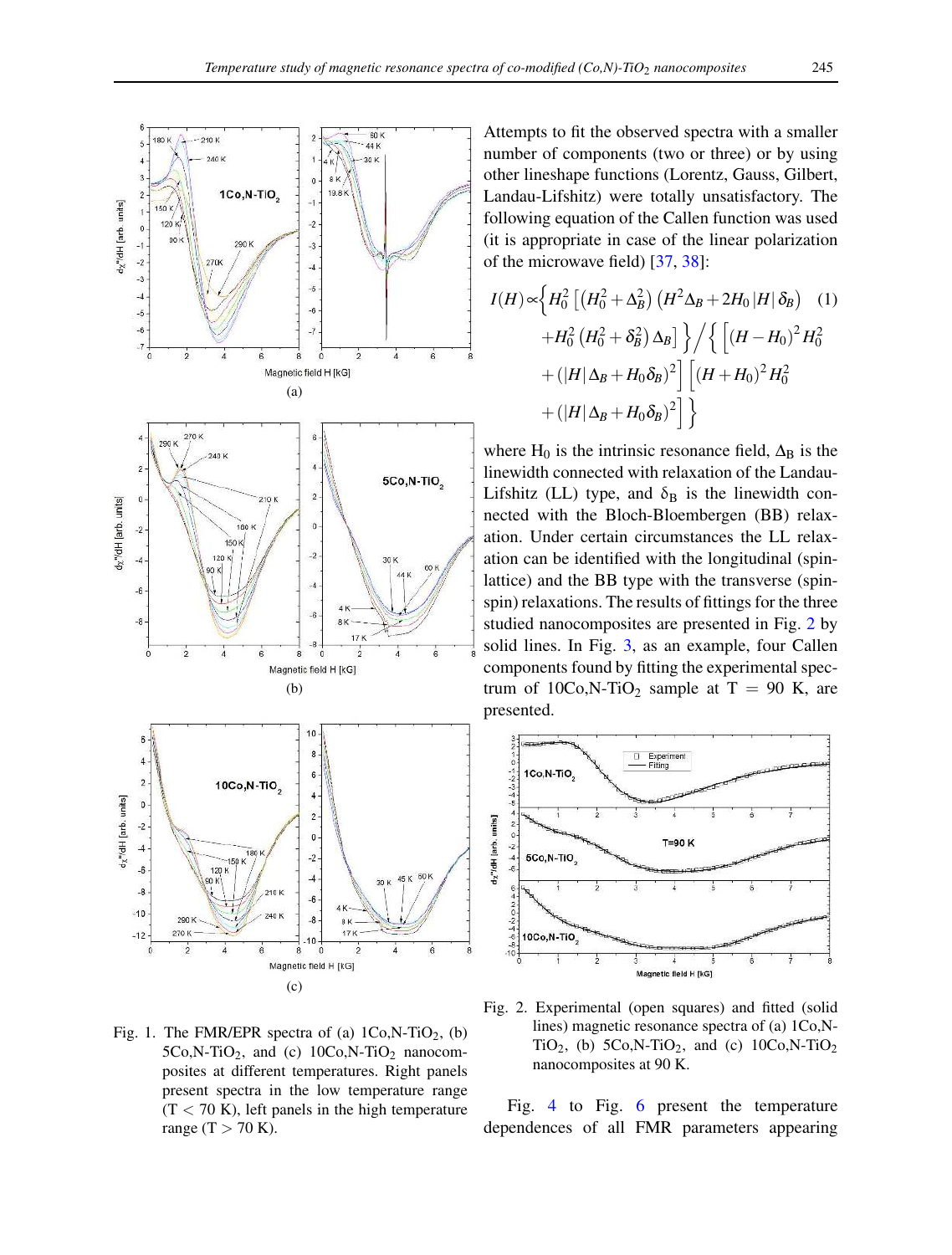

Fig. 3. Experimental FMR spectrum of  $10Co,N-TiO<sub>2</sub>$ sample at  $T = 90$  K (open squares) and fitted four components (solid lines designated 1 to 4).

in equation 1, i.e. the resonance field, two types of linewidths (referred to BB and LL relaxations), and the peak-to-peak amplitude. We assume that the four Callen-type components arise from only two types of magnetic centers (two components arising from a single center). One magnetic center is designated as A, the other by letter B. These two components for a single magnetic center are due to magnetic anisotropy of this center and thus could be identified as parallel and perpendicular components with respect to the applied external magnetic field. To identify which components (1 to 4) belong to the same spin system (A or B), two factors were taken into account: relative intensity of each component (the intensity of the perpendicular component is expected to be bigger than the parallel one due to geometrical circumstances) and consistency of the temperature dependence of its spectral parameters, most importantly the integrated intensity. It was deduced that components 1 and 2 belong to the same magnetic center (center designated as B) and components 3 and 4 to the other center (designated as A). The resonance fields displayed rather insignificant change with temperature, in contrast to materials containing small concentration of magnetic agglomerates in a weakly correlated spin system [31, 39].

Assuming that the magnetic anisotropy field, Hanis, could be evaluated as the difference between



Fig. 4. Temperature dependence of FMR parameters (amplitude, resonance field, two types of linewidths) for Callen-type shape components obtained from fittings in 1Co,N-TiO2 nanocomposite.



Fig. 5. Temperature dependence of FMR parameters (amplitude, resonance field, two types of linewidths) for Callen-type shape components obtained from fittings in  $5Co$ , N-TiO<sub>2</sub> nanocomposite.

the resonance fields of two Callen components belonging to the same center,  $H_{anis} \sim [H(j) - H(i)],$ the following values have been obtained and are listed in Table 1. At low temperature (5 K), the magnetic anisotropy of the center designated as A has almost the same value in all three nanocomposites, while for the second center (center B) the maximum value of anisotropy is found for the  $5Co,N-TiO<sub>2</sub>$  and  $10Co,N-TiO<sub>2</sub>$  nanocomposites (Table 1). At high temperature (270 K),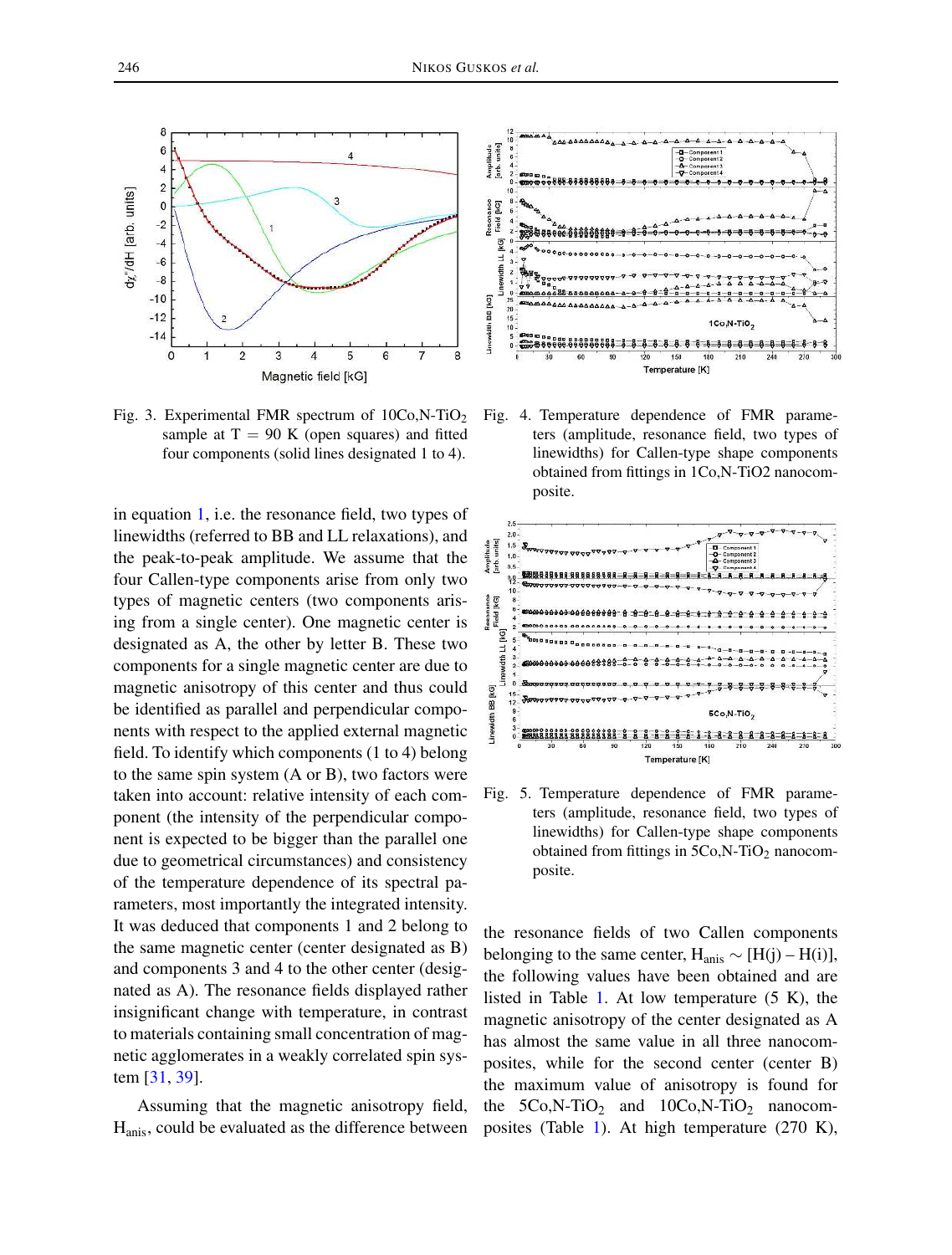

Fig. 6. Temperature dependence of FMR parameters (amplitude, resonance field, two types of linewidths) for Callen-type shape components obtained from fittings in  $10Co,N-TiO<sub>2</sub>$ nanocomposite.

the magnetic anisotropy of center A increases with the increase of cobalt concentration, but for center B a maximum value of anisotropy is reached for  $5Co$ , N-TiO<sub>2</sub> sample. With decreasing temperature the value of Hanis increases in the 5Co,N-TiO<sup>2</sup> nanocomposite (33 % for center A and 20 % for center B) and changes only slightly in  $10Co$ , N-TiO<sub>2</sub>. In comparison with the  $(nFe,N)$ -TiO<sub>2</sub> nanocomposites the magnetic anisotropy in  $(nCo,N)$ -TiO<sub>2</sub> is smaller and its temperature dependence is weaker [40]. The XRD measurement showed the existence of cobalt residues in the  $5Co,N-TiO<sub>2</sub>$  and  $10Co,N-TiO<sub>2</sub>$ nanocomposites [20]. Thus, it is very probable that the magnetic anisotropy, which is almost the same in all three samples for center A, is derived from metallic cobalt nanoparticles. Thus, we assume that center A is formed by metallic cobalt nanoparticles dispersed in  $TiO<sub>2</sub>$  matrix. In consequence, it can be concluded that metallic cobalt, which was not seen by XRD method in 1Co,N-TiO<sup>2</sup> nanocomposite, is also present in that sample. Magnetic center B is most probably related to the clusters of  $Co^{2+}$  ions (magnetic polarons) that entered substitutionally in the  $TiO<sub>2</sub>$ crystal structure for  $Ti^{4+}$  ions.

Like in case of iron modified titanium dioxide nanocomposites, the linewidths of all four components in  $nCo,N-TiO<sub>2</sub>$  samples depend weakly

on temperature (Fig. 4 to Fig. 6)  $[40]$ . In the 1Co,N- $TiO<sub>2</sub>$  nanocomposite one of the component (designated as 1 in Fig. 4 to Fig. 6) displayed a strong variation of the linewidth connected with relaxation of the LL type at temperature below 30 K. In the  $5Co$ , N-TiO<sub>2</sub> and  $10Co$ , N-TiO<sub>2</sub> nanocomposites an increase in the LL linewidth with decreasing temperature of the same component was also observed. Certain fluctuations in linewidth were observed for component 1 produced by the BB relaxation. For the  $1Co$ , N-TiO<sub>2</sub> nanocomposite the line broadening is the biggest for the magnetic center A, where relaxation is dominated by the BB type at low temperatures. In the 5Co,N-TiO<sub>2</sub> nanocomposite at low and high temperature the linewidth broadening is mainly due to the BB relaxation. In the case of  $10Co$ , N-TiO<sub>2</sub> nanocomposite at high temperatures the broadening is dominated by the LL relaxation and at lower temperature by the BB relaxation. In such complex magnetic system the processes associated with the mechanism of the BB relaxation (spin-spin) play an important role at high temperatures and strongly depend on the concentration of magnetic centers. The reorientation processes of the spin system could involve essential changes in the dipole-dipole interaction which may play an important role in the relaxation processes.

Just as was done previously for  $(nFe,N)$ -TiO<sub>2</sub> nanocomposites, we have also calculated the temperature dependence of the integrated intensity,  $I_{int} = A_{pp} (\Delta H_{pp})^2$ , where  $A_{pp}$  is the peak-to-peak amplitude and  $\Delta H_{\text{pp}}$  is the peak-to-peak linewidth, for all investigated  $(nCo, N-TiO<sub>2</sub>)$  samples  $[40]$ . The integrated intensity is proportional to the magnetic susceptibility (at microwave frequency) of magnetic species participating in magnetic resonance. As an example, Fig. 7 shows the temperature dependence of the integrated intensity of centers A and B measured for  $5Co$ , N-TiO<sub>2</sub> nanocomposite. It is clearly seen that the temperature behavior of both centers is quite different. The integrated intensity of center A (metallic Co nanoparticles) diminishes with temperature decrease, while center B (substitutional  $Co^{2+}$  ions) increases the intensity with lowering temperature, showing behavior similar to paramagnetic entities.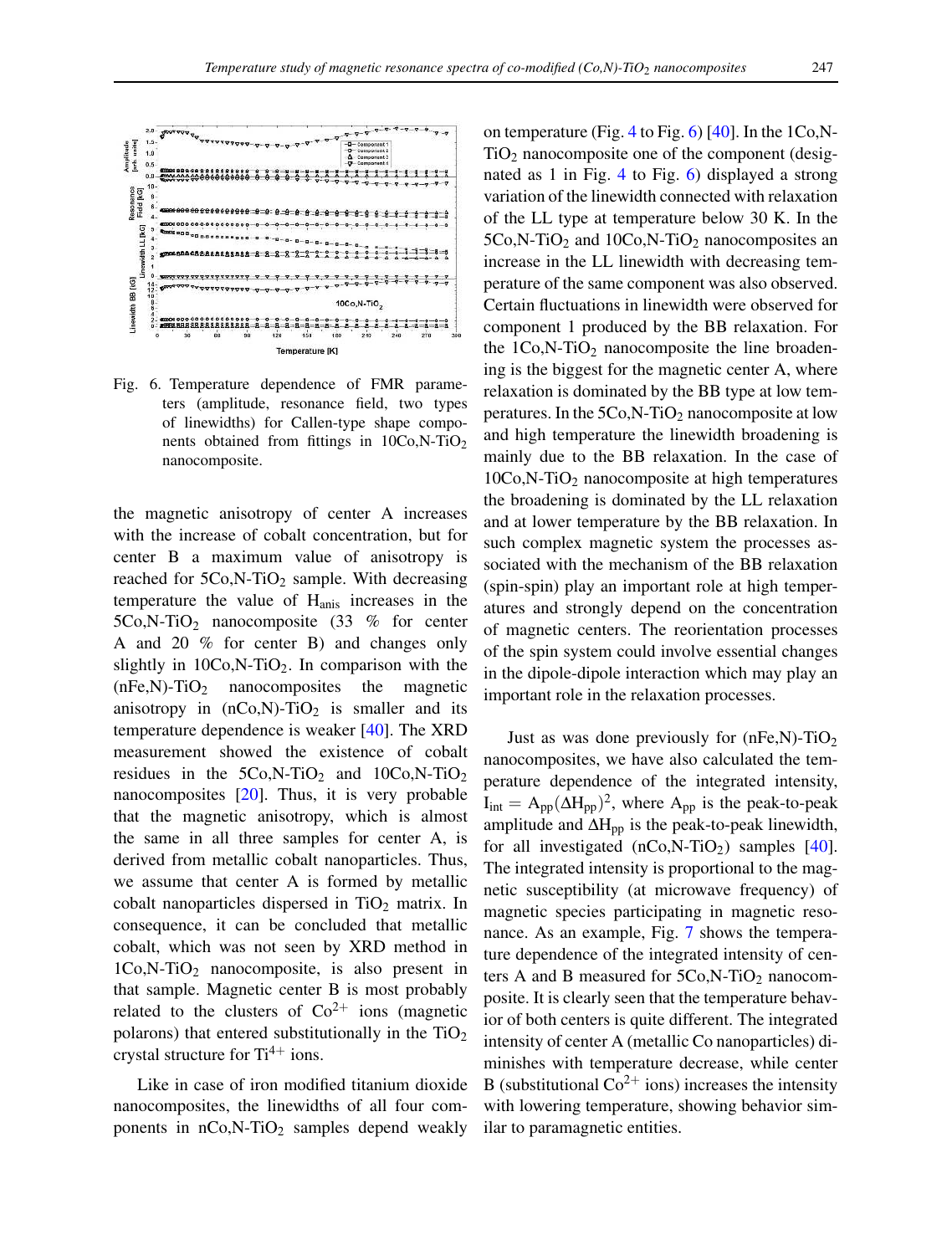|               | Temperature 270 K |                    | Temperature 5 K  |                  |
|---------------|-------------------|--------------------|------------------|------------------|
| Nanocomposite | Anisotropy field  | Anisotropy field   | Anisotropy field | Anisotropy field |
|               | of center $A[kG]$ | of center $B$ [kG] | of center A [kG] | of center B [kG] |
| $1Co.N-TiO2$  |                   | $\sim$ ()          |                  |                  |
| $5Co.N-TiO2$  | 4.5               | 2.5                |                  |                  |
| $10Co,N-TiO2$ | 5.5               |                    |                  |                  |

Table 1. Anisotropy fields for centers A and B at high (270 K) and low temperature (5 K).



Fig. 7. Temperature dependence of the integrated intensity of center A (open circles) and B (open squares) in  $5Co$ , N-TiO<sub>2</sub> nanocomposite.

To find explanation of this very different temperature behavior of  $I_{int}$  of A and B centers, it would be appropriate to recall recent DC magnetization studies (in ZFC and FC modes) of these samples [41]. It was shown that at RT and below, the main part of the nanocomposite was in a blocked FM state, because the blocking temperature  $T_B$  was higher than RT. Given this fact, it is surprising that magnetic resonance spectra were registered below RT for our  $(nCo, N-TiO<sub>2</sub>)$  samples, since conventional EPR spectrometers should not be able to register any signal from FM samples (the resonance line should be broadened beyond the range of typical EPR spectrometer). The plausible explanation of the factual existence of the observed spectra can be offered if it is assumed that the SPM state is present in a part of studied samples or/and the paramagnetic clusters of Co ions in  $TiO<sub>2</sub>$ 

matrix exist. Both the explanations presume that the observed magnetic resonance spectra of  $(nCo,N-TiO<sub>2</sub>)$  samples are formed by only a small part of the total cobalt ions. This is not in conflict with ZFC/FC magnetization measurements [41].

The supposition of the SPM phase of FM cobalt nanoparticles (center A) explains plausibly the diminishing of  $I_{int}$  with temperature decrease if only the spread of nanoparticle sizes is assumed. The blocking temperature  $T_B$ , separating the blocked (below  $T_B$ ) and unblocked (above  $T_B$ ) FM nanoparticles, depends on the size of the nanoparticle, T<sub>B</sub> $\sim$ K·V, where K is the effective uniaxial anisotropy constant and V is the volume of the nanoparticle [42]. From this expression follows that the smaller the particle, the lower the blocking temperature. Thus, at a specific temperature (below RT) only the FM nanoparticles having  $T<sub>B</sub>$  smaller than that specific temperature would participate in formation of SPM spectrum and thus be observed by EPR spectroscopy. As the number of progressively smaller nanoparticles is diminishing, the  $I_{int}$ would be decreasing with lowering temperature. In consequence, the functional dependence of  $I_{int}$  on temperature reflects a fragment of the nanoparticles sizes distribution function (its low sizes wing).

The presence of the paramagnetic Co clusters in TiO<sub>2</sub> matrix may explain the  $I_{int}(T)$  dependence of the B type center (Fig. 7). FM state in  $(nCo, N-TiO<sub>2</sub>)$  nanoparticles due to an internal cause is the best explained by BMP model in which an electron trapped in oxygen vacancy bounds two neighboring  $Co^{2+}$  ions. If the number of such magnetic polarons is large and the percolation threshold is crossed, the global FM state is achieved. In this situation, no magnetic resonance signal is expected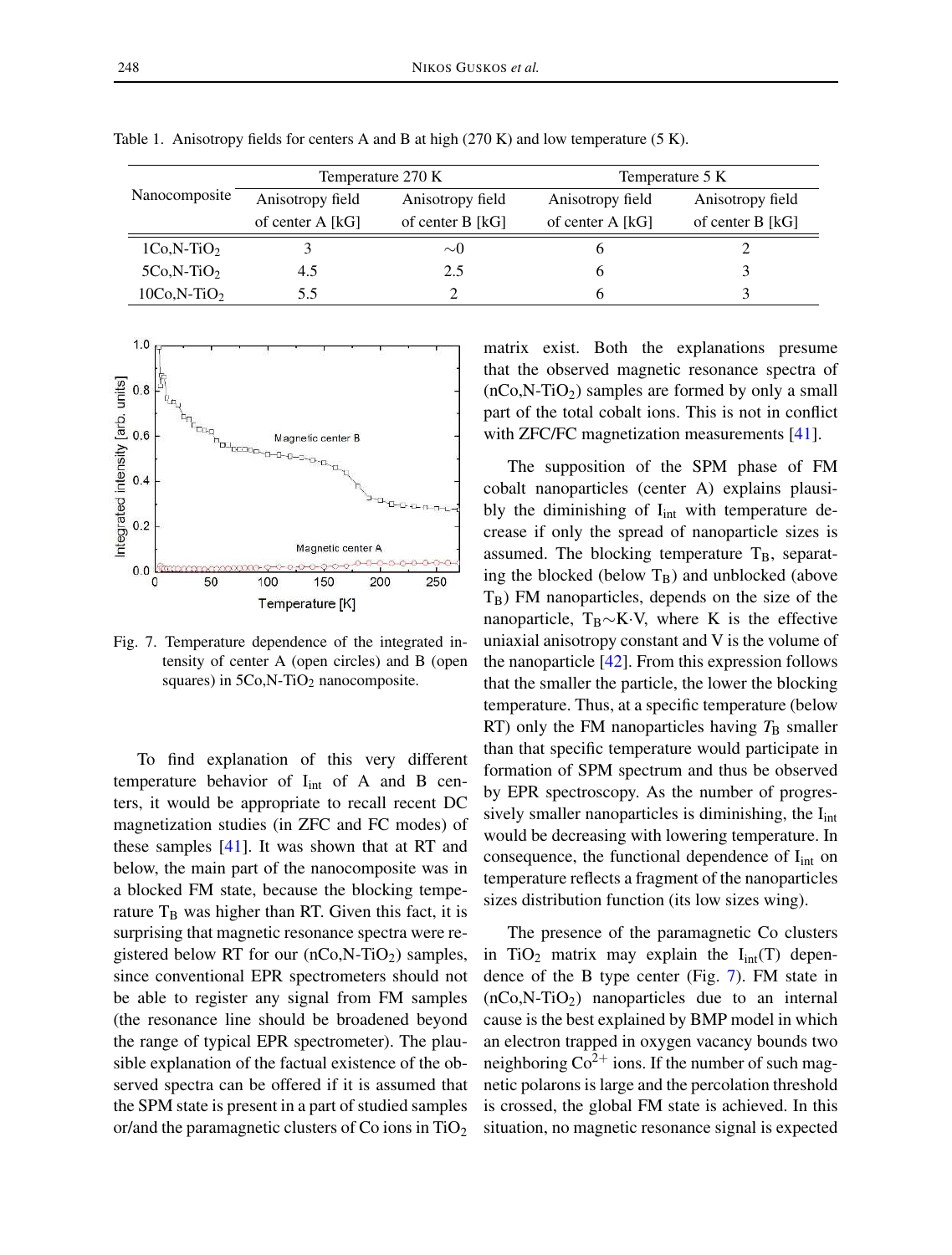to be visible in EPR spectrum. However, if in a particular nanoparticle no percolation threshold is reached – due to lower than average concentration of dopants or not so high number of oxygen vacancies – no FM state will be formed. In this case only paramagnetic cobalt clusters will exist and they will produce the observed magnetic resonance spectrum with a characteristic paramagnetic thermal behavior. This explains the increase of the integrated intensity of the B center during temperature decrease.

#### 4. Conclusions

The magnetic resonance study of three comodified  $(nCo,N)$ -TiO<sub>2</sub> nanocomposites showed the existence of rather complex and interesting magnetic properties of these samples. Analysis of the magnetic resonance spectra revealed the existence of magnetic centers of two types: one derived from metallic cobalt nanoparticles dispersed in  $TiO<sub>2</sub>$  matrix and the other involving substitutional cobalt ions in the  $TiO<sub>2</sub>$  lattice. Additionally, the EPR spectrum of trivalent titanium ions was observed at low temperature and was especially intense in case of the  $1Co$ ,  $N$ -Ti $O_2$  nanocomposite. The relaxation of the LL and BB types played an important role at high temperatures and the latter was dominant at low temperature. Analysis of the integrated intensity demonstrated that the SPM spectrum of metallic cobalt at RT and lower temperature arises from smaller than average in size Co nanoparticles. Paramagnetic signal registered in  $(nCo,N)$ -TiO<sub>2</sub> nanocomposites originates from those nanoparticles in which the concentration of magnetic polarons is below the percolation threshold.

#### References

- [1] SCHNEIDER J., MATSUOKA M., TAKEUCHI M., ZHANG J., HORIUCHI Y., ANPO M., BAHNEMANN D.W., *Chem. Rev.*, 114 (2014), 9919.
- [2] YATES H.M., NOLAN M.G., SHEEL D.W., PEMBLE M.E., *J. Photochem. Photobiol. A*, 179 (2006), 213.
- [3] THOMPSON T.L., YATES JR. J.T., *Chem. Rev.*, 106 (2006), 4428.
- [4] HASHIMOTO K., IRIE H., FUJISHIMA A, *Jpn. J. Appl. Phys.*, 44 (2005), 8269.
- [5] STEPANOV A.L., *Rev. Adv. Mater. Sci.*, 30 (2012), 150.
- [6] ZALESKA A., *Recent Pat. Eng.*, 2 (2008), 157.
- [7] MATSUMOTO Y., MURAKAMI M., SHONO T., HASEGAWA T., FUKUMURA T., KAWASAKI M., AH-MET P., CHIKYOW T., KOSHIHARA S., KOINUMA H., *Science*, 291 (2001), 854.
- [8] DIETL T., OHNO H., MATSUKURA F., CIBERT J., FERRAND D., *Science*, 287 (2000),1019.
- [9] SATO K., KATAYAMA-YOSHIDA H., *Jpn. J. Appl. Phys.*, 39 (2000), L555.
- [10] COEY J.M.D., VENKATESAN M., FITZGERALD C.B., *Nat. Mater.*, 4 (2005), 173.
- [11] JANISCH R., GOPAL P., SPALDIN N.A., *J. Phys.: Condens. Mater.*, 17 (2005), R657.
- [12] LI X.L., QI S.F., JIANG F.X., QUAN Z.Y., XU X.H., *Sci. China-Phys. Mech. Astron.*, 56 (2013), 111.
- [13] GRIFFIN ROBERTS K., VARELA M., RASHKEEV S., PANTELIDES S.T., PENNYCOOK S.J., KRISHNAN K.M., *Phys. Rev. B*, 78 (2008), 014409.
- [14] YAMADA Y., FUKUMURA T., UENO K., KAWASAKI M., *Appl. Phys Lett.*, 99 (2011), 242502.
- [15] MOHANTY P., MISHRA N.C., CHOUDHARY R.J., BANERJEE A., SHRIPATHI T., LALLA N.P., AN-NAPOORNI S., CHANDANA R, *J. Phys. D Appl. Phys.*, 45 (2012), 32530.
- [16] TIAN J., GAO H., KONG H., YANG P., ZHAN W., CHU J., *Nanoscale Res. Lett.*, 8 (2013), 533.
- [17] SANTARA B., PAL B., GIRI P.K., *J. Appl. Phys.*, 110 (2011), 114322.
- [18] NAKAI I., SASANO M., INUI K., KOREKAWA T., ISHI-JIMA H., KATOH H., *J. Korean Phys. Soc.*, 63 (2013), 532.
- [19] KAUSHIK A., DALELA B., KUMAR S., ALVI P.A., DALELA S., *J. Alloy. Compd.*, 552 (2013), 274.
- [20] KIM J.Y., PARK J.H., PARK B.G., NOH H.J., OH S.J., YANG J.S., KIM D.H., BU S.D., NOH T.W., LIN H.J., HSIEH H.H., CHEN C.T., *Phys. Rev. Lett.*, 90 (2003), 017401.
- [21] SHINDE S.R., OGALE S.B., SARMA S.D., SIMPSON J.R., DREW H.D., LOFLAND S.E., LANCI C., BUBAN J.P., BROWNING N.D., KULKARNI V.N., HIGGINS J., SHARMA R.P., GREENE R.L., VENKATESAN T., *Phys. Rev. B*, 67 (2003), 115211.
- [22] KASPAR T.C., DROUBAY T., MCCREADY D.E., NACHIMUTHU P., HEALD S.M., WANG C.M., LEA A.S., SHUTTHANANDAN V., CHAMBER S.A., TONEY M.F., *J. Vac. Sci. Technol. B*, 24 (2006), 2012.
- [23] XU J., SHI S., LI L., ZHANG X., WANG Y., CHEN X., WANG J., LV L., ZHANG F., ZHONG W., *J. Appl. Phys.*, 107 (2010), 053910.
- [24] RASHAD M.M., ELSAYED E.M., AL-KOTB M.S., SHALAN A.E., *J. Alloy. Compd.*, 581 (2013), 71.
- [25] HUANG C., LIU X., KONG L., LAN W., SU Q., WANG Y., *Appl. Phys. A*, 87 (2007), 781.
- [26] SADANANDAM G., LALITHA K., KUMARI V.D., SHANKAR M.V., SUBRAHMANYAM M., *Int. J. Hydrogen Energ.*, 38 (2013), 9655.